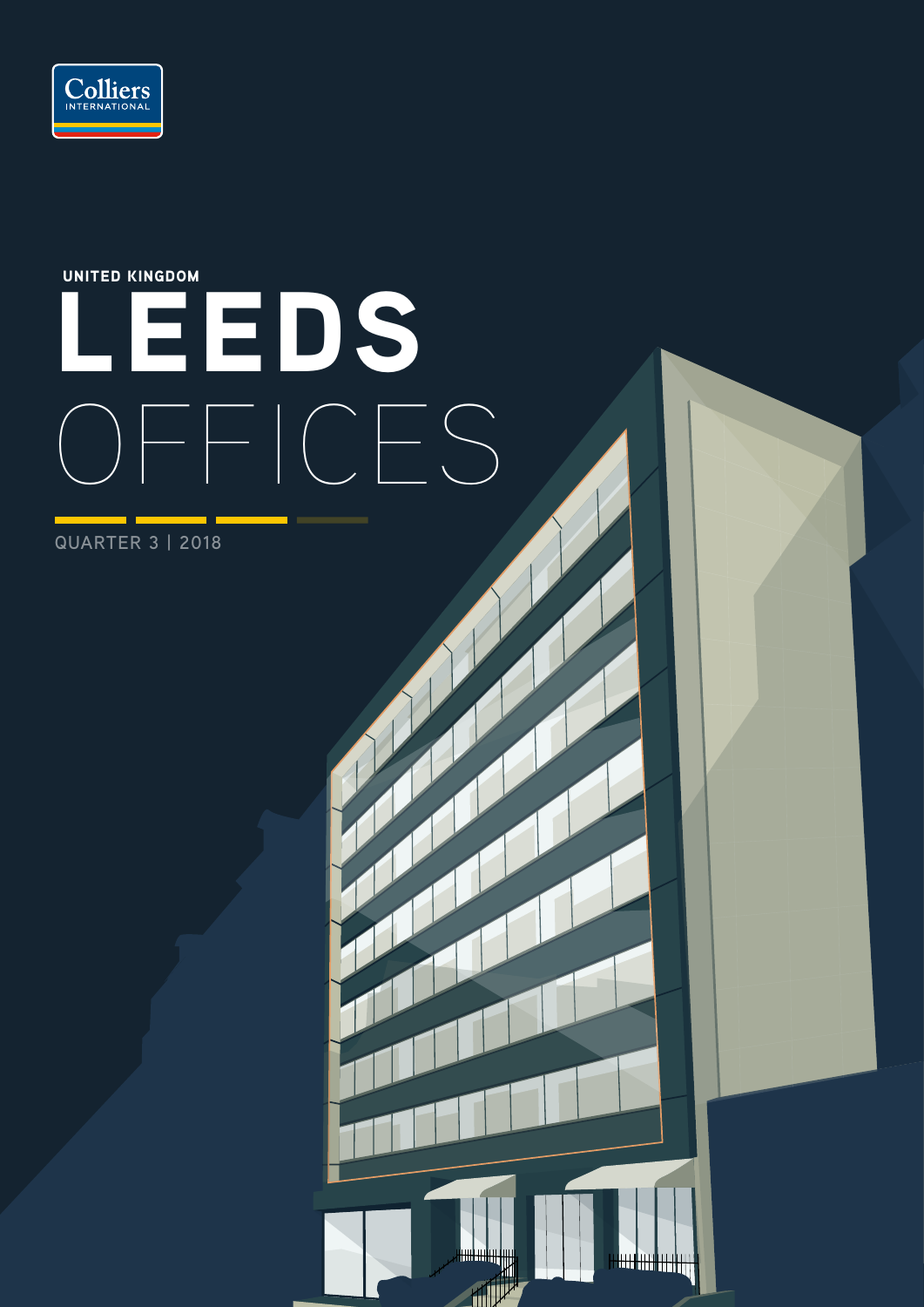

### TAKE-UP

700,000 sq ft, exceeding the 5-year with year-end take-up to stand at c. Leeds city centre saw strong levels of demand in Q3 2018, with take-up at 191,464 sq ft. Similar levels of take-up were seen in the beginning of 2018 in Q1 with overall year-to-date leasing activity standing at 528,654 sq ft. We expect the strong level of demand to continue through to the end of the year, average.

There was a 23% increase in Grade A transactions this quarter, totalling 129,884 sq ft. The largest Grade A deal was HMRC taking 60,000 sq ft at 3 Wellington Place. The second largest Grade A deal was also for space in 3 Wellington Place, with accountancy firm Mazars leasing 13,000 sq ft. The average Grade A deal size for this quarter equated to 7,640 sq ft. Also, of note is the deal that saw BUPA take 23,700 sq ft at Kirkstall Forge, the recently launched Grade A out-of-town offering from CEG.

Take-up by size band analysis shows deals over 25K are responsible for the greatest proportion of take-up this quarter; however, as this is solely comprised of the 60,000 sq ft HMRC deal, this skews the analysis to the largest deal size. Deals in the 10K-25K size band comprise 20% of total takeup, along with those in the smaller deal sizes of 0-3K (see **Figure 2**). The average deal size of transactions in the 10K-25K size band is 12,612 sq ft, this includes the Mazars deal at 3 Wellington Place. Transactions in the 0-3K also comprise the largest percentage number of deals (62%), totalling 24 out of 39 deals this quarter.

Aside from the government sector (HMRC, 3 Wellington Place), which dominates our take-up analysis (see **Figure 3**), the most active were media & technology occupiers. Leeds is renowned for its growing strength in the TMT sector and this has been reinforced with the sector accounting for 26% of total take-up, comprising of 13 out of 39 deals. The largest media & technology deal saw Infinity Works lease 12,642 sq ft at Apsley House. Media & technology occupiers took c. 30,000 sq ft more space in Q3 2018 compared to Q2 2018 (see **Figure 3**), a trend we expect to continue.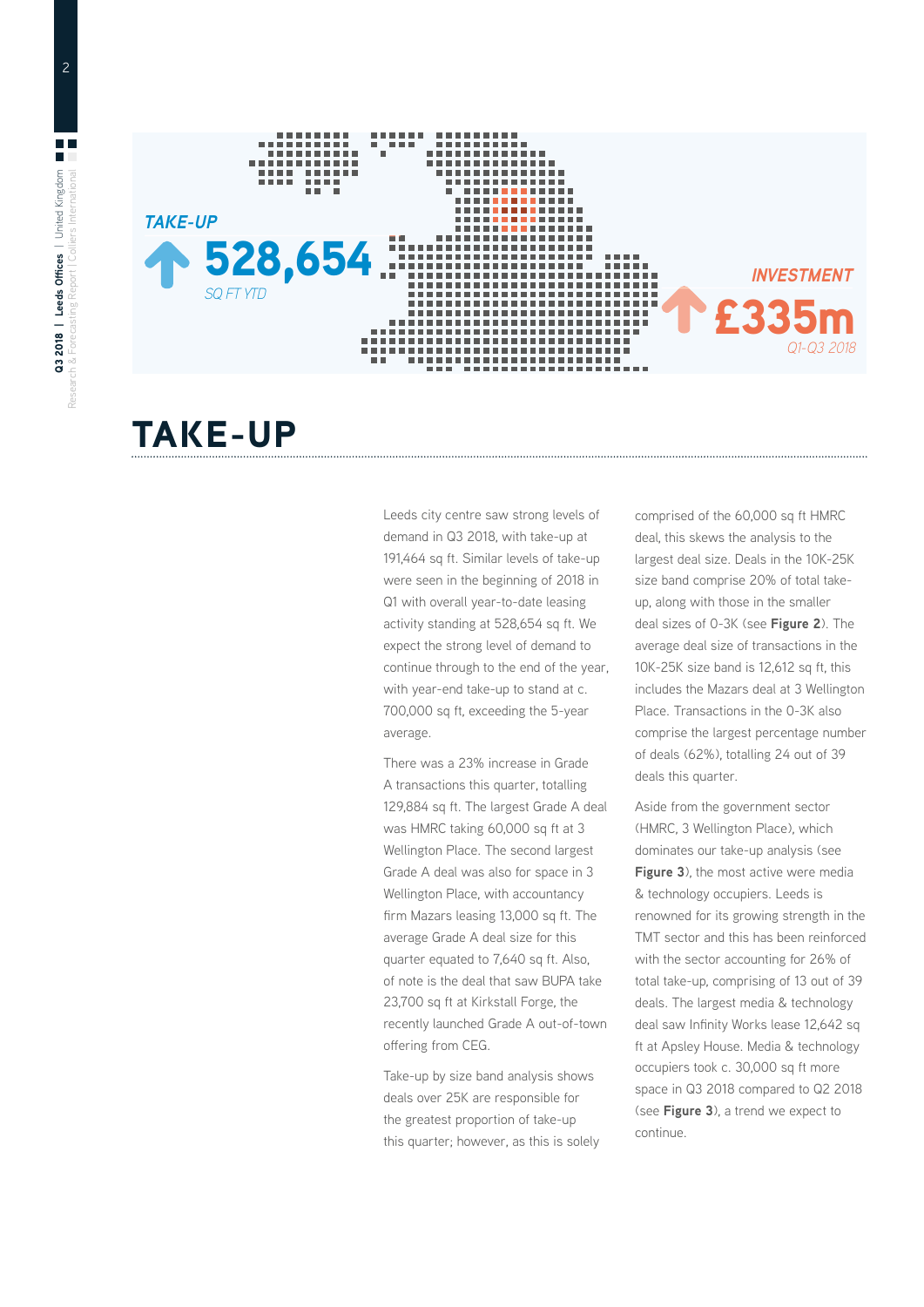





H Q3 2018 | Leeds Offices | United Kingdom Q3 2018

| United Kingdom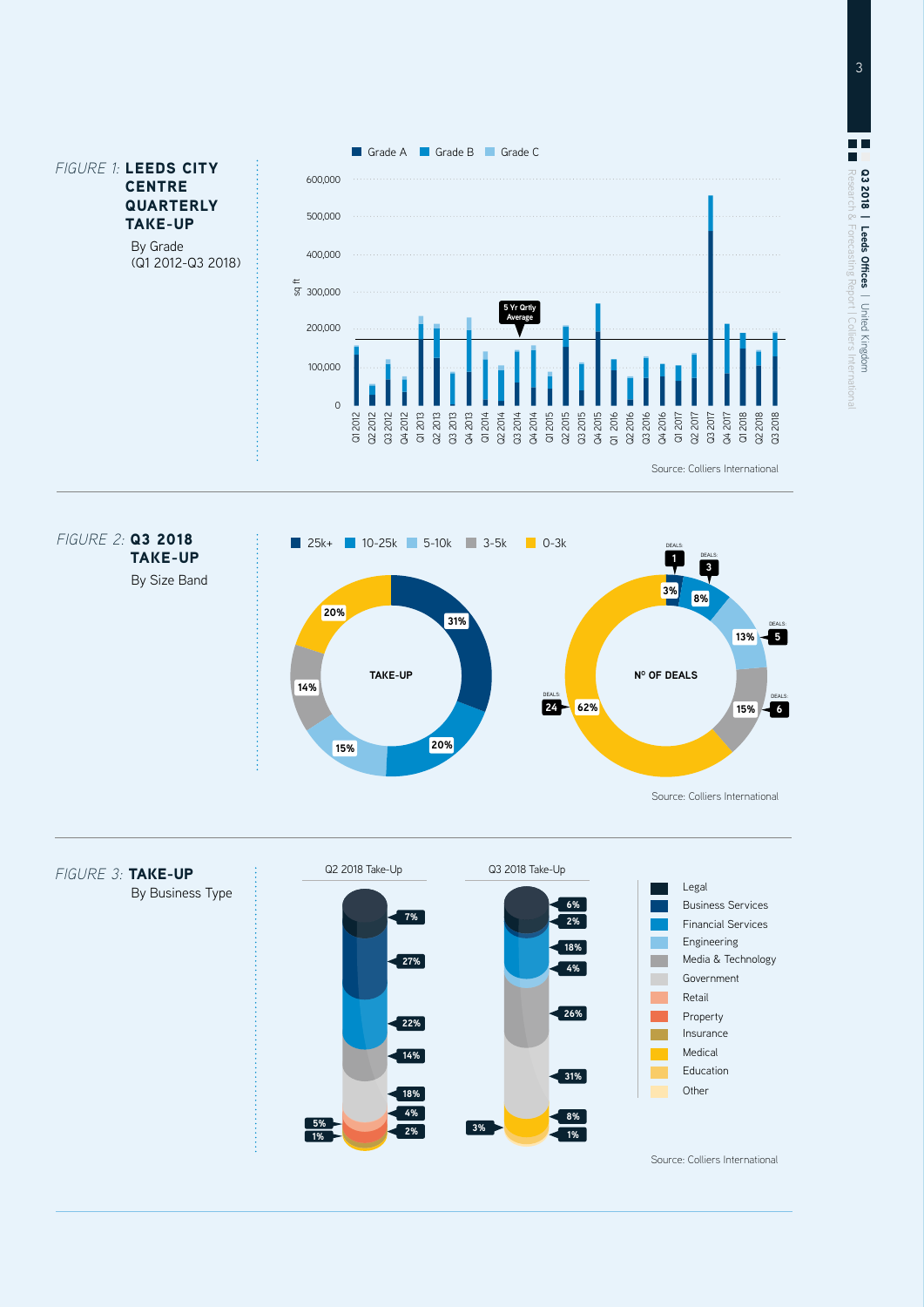

# SUPPLY

Leeds city centre saw a number of new Grade A buildings come to the market in 2016/2017. Central Square is the only new Grade A building with more than 50,000 sq ft ready to occupy; whereas, CBRE GI's Grade A refurbishment at 6/7 Park Row has a little over 40,000 sq ft of space ready to let (see **Figure 4**).

Overall supply continues to fall, despite a slight increase this quarter in Grade B availability. The trend of declining Grade A availabilty continues, with Grade A vacancy representing 2.0% of the total city centre office market. The overall city centre office vacancy is 8.3% (see **Figure 6**).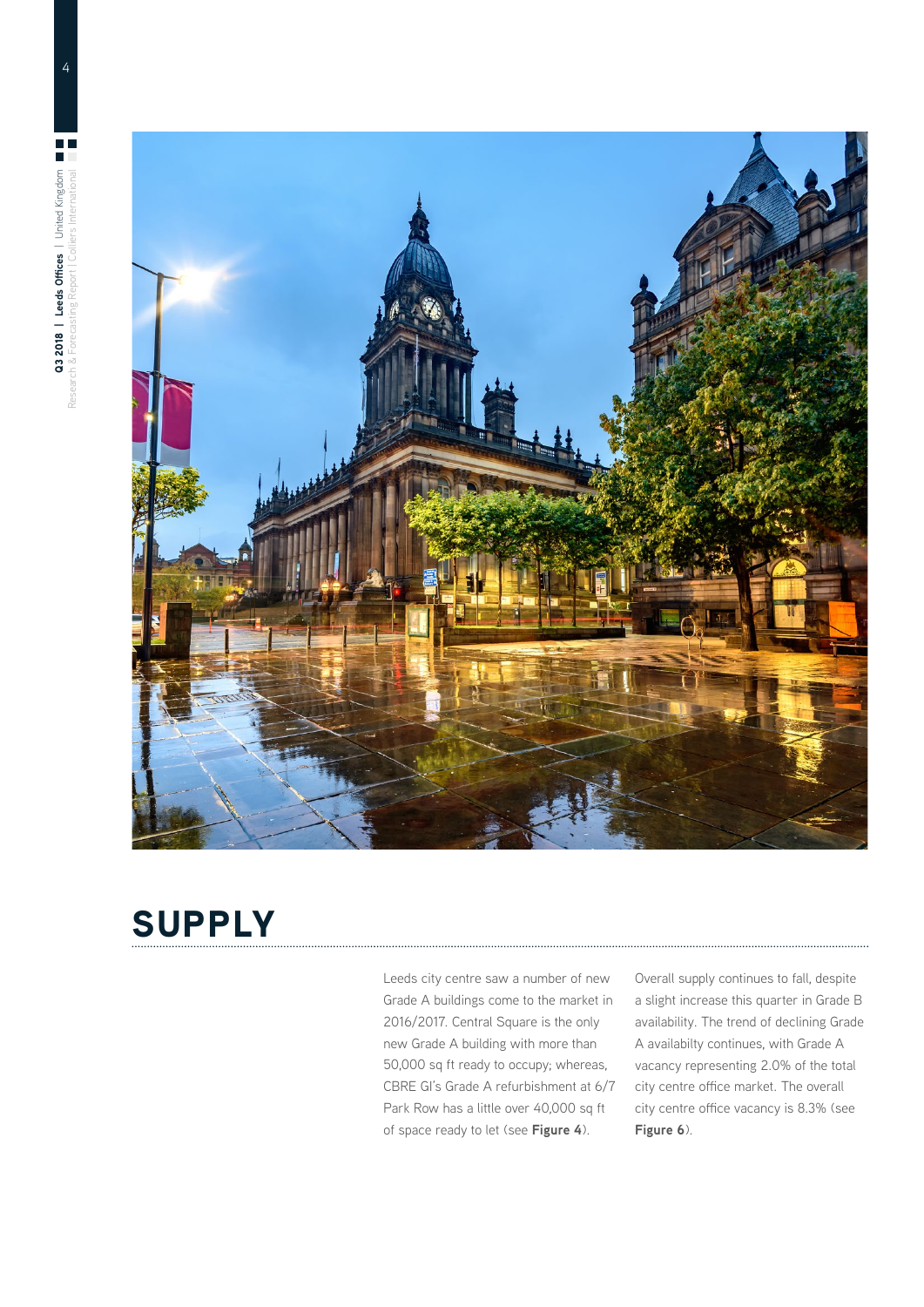H Q3 2018 | Leeds Offices | United Kingdom Research & Forecasting Report | Colliers International Q3 2018 **| Leeds Offices** | United Kingdom







#### *FIGURE 6:* LEEDS CITY **CENTRE** AVAILABILITY

By Grade (H1 2008-Q3 2018)

Source: Colliers International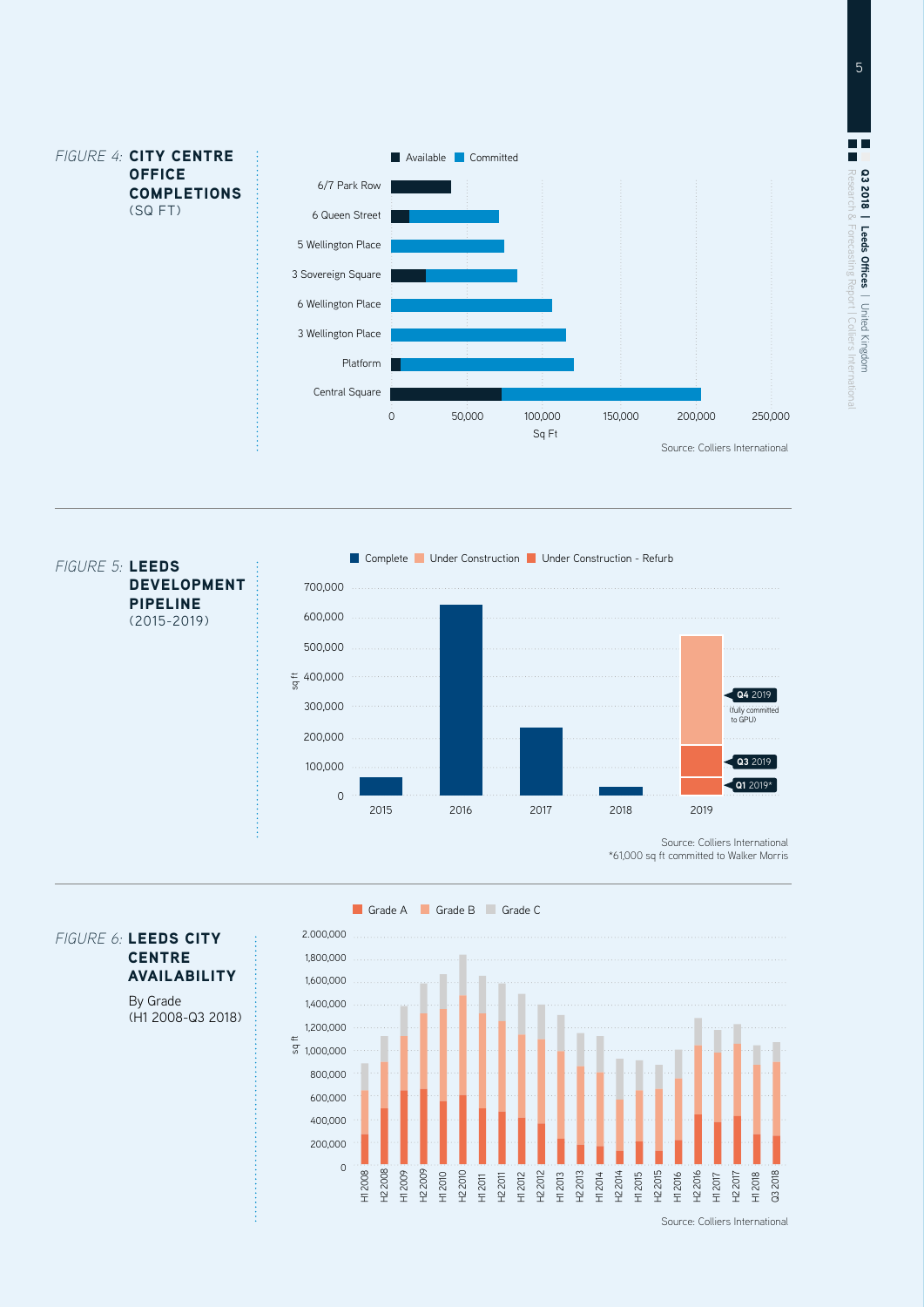# **RENTS**

Headline rents in the city centre remain at £30 psf, with Grade B rents at £22 psf (see **Figure 7**). We have started to see minor uplifts in Grade A rents on

smaller deals. As demand for Grade A space continues to increase in the city centre, we expect prime rents to rise.

### INVESTMENT

Leeds city centre continues to see strong investment activity throughout the first three quarters of this year. Investment volumes in the first half of 2018 were at an all time high. Transaction volumes for Q1-Q3 reached £335 million, the highest for seven years.

The most notable transaction this quarter was Artmax Properties'

purchase of 1 Sovereign Street for £50 million from Gatehouse Bank, on a yield of 5.42%. The second largest investment deal saw Abu Dhabi Islamic Bank purchase Lateral for £24 million on a yield of 7.99%. Whilst investment activity has been strong so far this year, an air of caution is envisaged as the approach of Brexit moves closer.

# **OUTLOOK**

There are a number of schemes in the future pipeline, which will deliver large scaled mixed-use development and much needed regeneration to key city centre brownfield sites.

The positive momentum has continued in Q3 and, given the number of active occupier requirements, the Leeds office market looks set for another outstanding year-end performance. Leeds continues to grow in strength this year as an investment hotspot, with £335million invested in the first three quarters of 2018.

We expect Leeds to continue to attract further investment. Leeds remains

attractive to occupiers as the cost of real estate and employment give it a competitive edge over other major regional cities. The recent announcement that Leeds has been selected for the new Headquarters of Channel 4, beating bids from Greater Manchester and Birmingham, reinforces the attraction of the city amongst the 'Big 9' regional markets. The move will boost employment within the region and will also attract further investment and development as the most recent high profile example of 'north shoring'. As a result of ongoing demand and declining supply, we expect prime office rents to increase.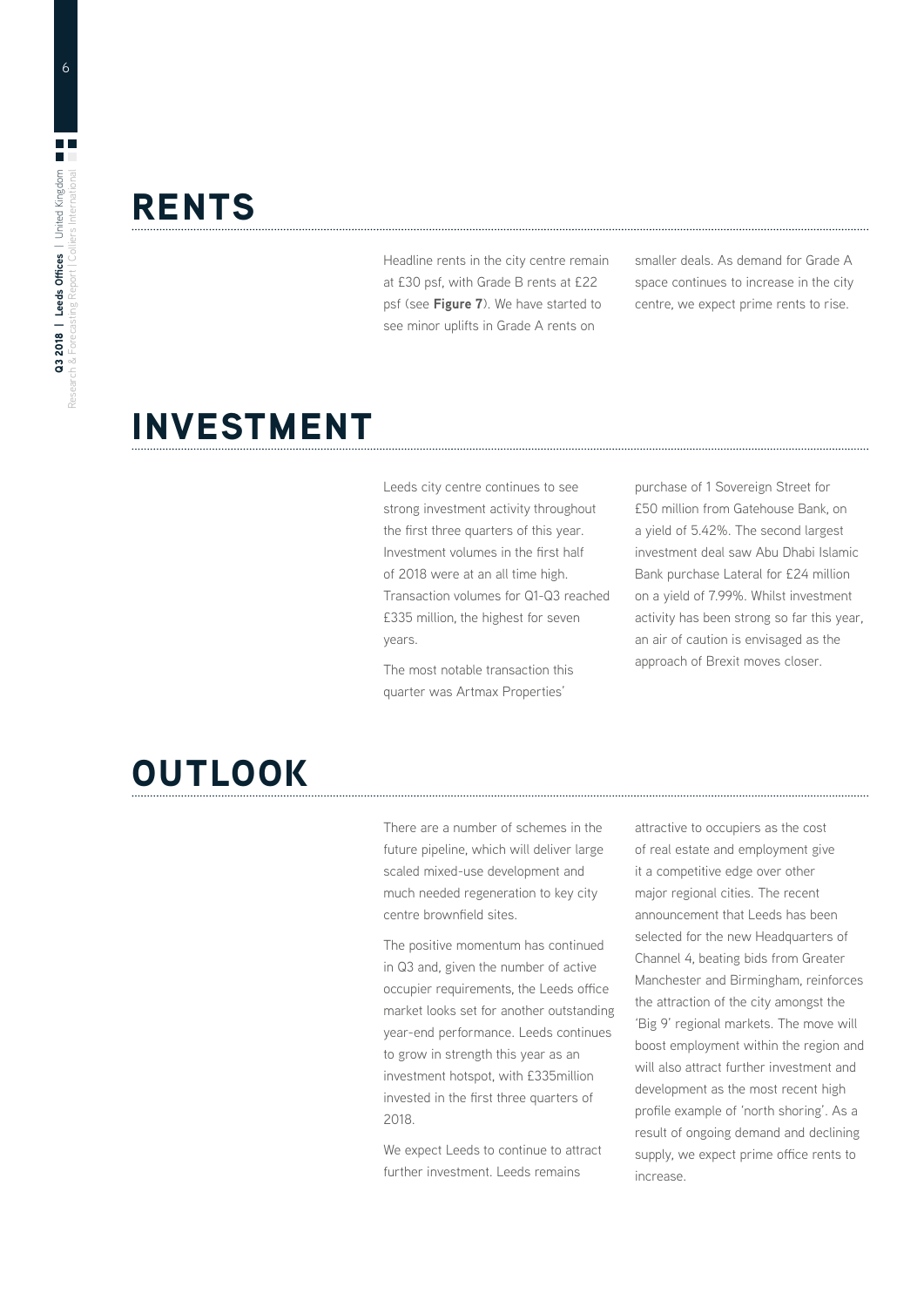



*FIGURE 8:* LEEDS OFFICE INVESTMENT (Q1 2007-Q3 2018)

 $\epsilon$